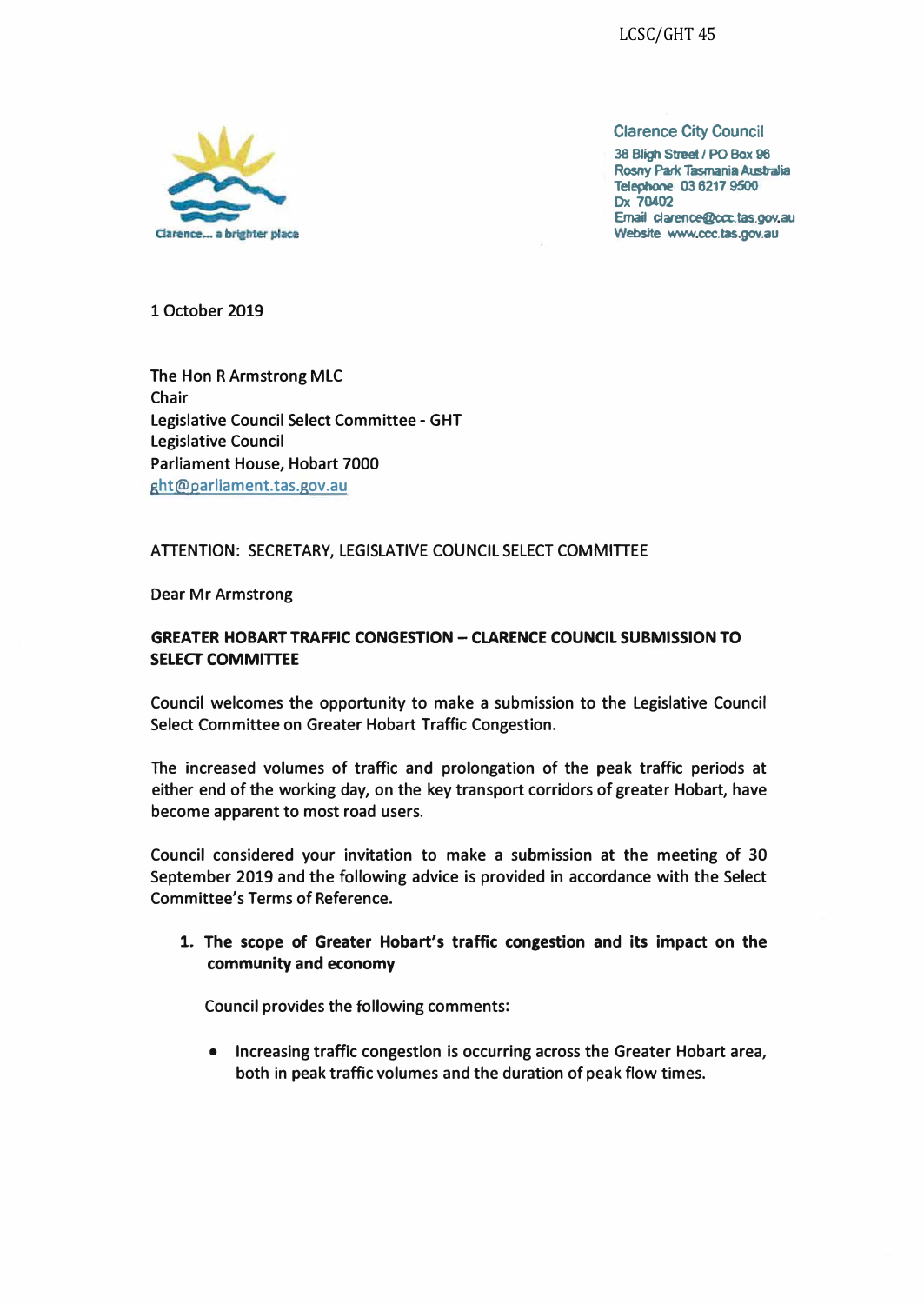- Key transport links are very susceptible to system shocks, such as crashes or vehicle breakdowns. This is an indicator that these routes are operating at capacity during peak times and relatively minor disruptions can significantly increase delays.
- The negative impacts on the community and economy include lost time and lost productivity; increased crashes, and escalating costs due to time, and freight delays, increased fuel use, loss of public transport efficiency and general frustration and anxiety for travellers.
- The negative social amenity and safety impacts include the diversion of traffic to alternative routes (rat running). Drivers chose to access the local street network, rather than staying on key transport corridors. For many drivers this becomes habitual and leads to poor safety and amenity outcomes. Examples of this in Clarence include Clarence Street, Cambridge Road, Gordons Hill Road and Begonia Street. Recent traffic counts in Richmond indicate that some traffic from Sorell is diverting through Richmond to avoid the Tasman Highway causeways and Midway Point.

### 2. Causes of congestion, including physical and topographical barriers

Council provides the following comments:

- It is apparent that population growth, particularly in outer areas, is leading to increasing, and longer, per capita vehicle trips.
- There remains a lack of a regional transport strategy for the Greater Hobart area.
- There are limited alternate routes to avoid the Hobart CBD with too much reliance on the Davey / Macquarie St couplet.
- The capacity of the Tasman Bridge is a constraint, as is capacity at the Brooker Hwy / Domain Hwy / Tasman Hwy junction.
- The Mornington roundabout has design shortcomings and cannot cater for the growing demand.
- The Hobart CBD is the key destination as an employment hub, and everyone wants to arrive and leave at the same time.
- The ready availability of relatively cheap parking encourages private vehicle trips to the Hobart CBD, rather than using public transport.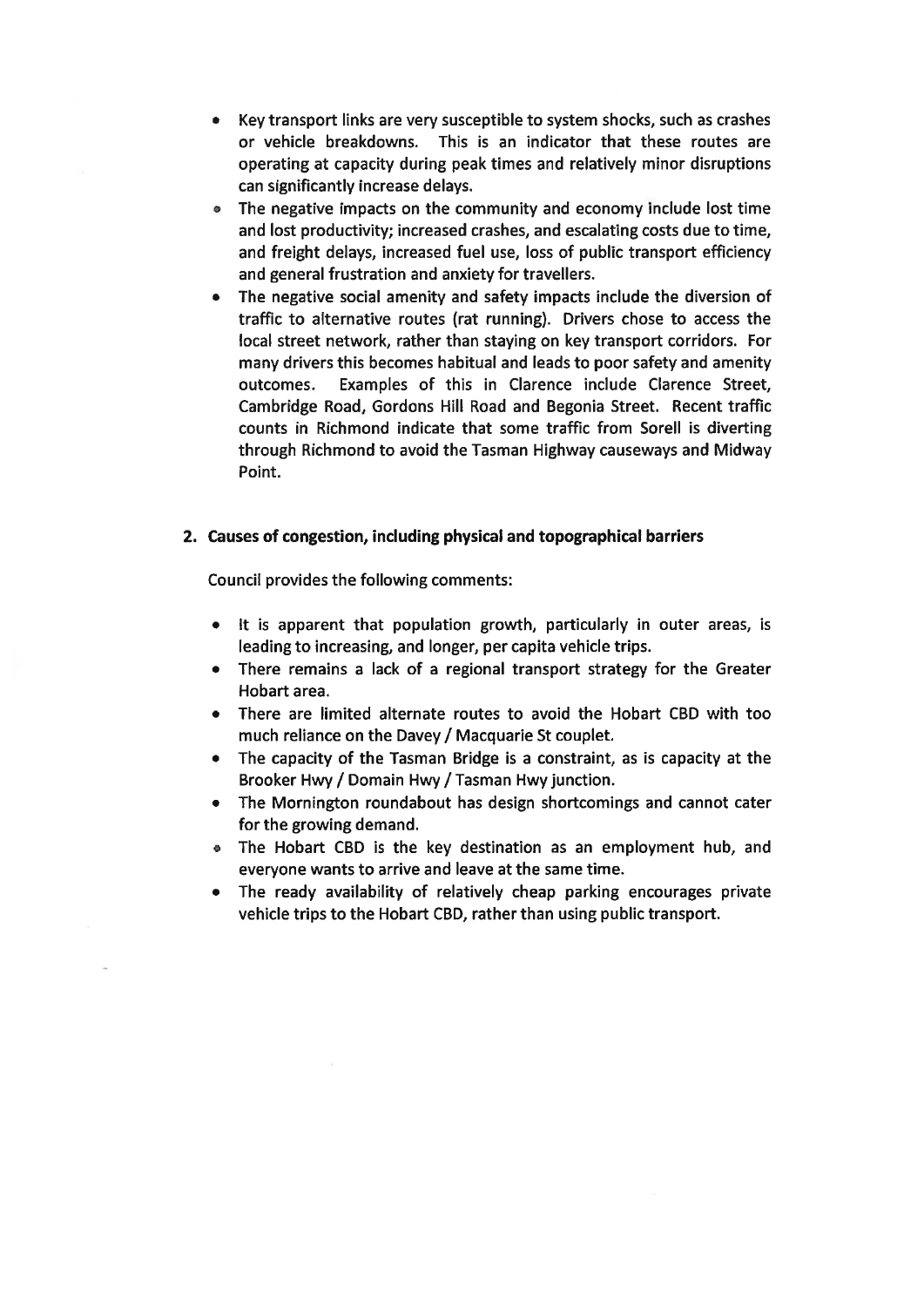# 3. Strategic planning processes between Commonwealth, State and Local governments

Council provides the following comments:

- The regional strategic transport planning processes seem to have stalled. The Southern Regional Transport Plan developed in the 2000's did not progress and there is no endorsed regional transport strategy to deliver regional network efficiencies.
- It is noted that addressing infrastructure challenges around traffic congestion is one of the key pillars of the Hobart City Deal.

### 4. Future initiatives to address traffic congestion in the Greater Hobart area

Council provides the following initiatives that it considers will assist to address traffic congestion both broadly and within the City of Clarence:

- There are opportunities in the adoption of Intelligent transport systems, such as SCATS, to coordinate and adaptively manage traffic signals. Availability of real time information for public transport and drivers, will enable travellers to make better decisions about their travel mode, time of travel and route.
- Priority should be given to public transport options to encourage modal shifts away from private vehicles.
- Provision of high-quality park & ride facilities, linked to public transport and enabling ride sharing is very important and will assist to achieve a modal shift toward public transport options. Sites at Cambridge and Rokeby are suggested for consideration within Clarence.
- Better provision is sought for sustainable transport to encourage cycling, walking, and e-bikes; again, to assist with a modal shift toward transport options other than private vehicles.
- Promotion of the Derwent River as an alternative transport route may assist to alleviate traffic congestion.
- Investigation of an Eastern Bypass  $-$  (Flagstaff Gully Link Road) would provide a connection between the Tasman Highway and Bowen Bridge and assist to alleviate traffic congestion in the Tasman Hwy and East Derwent Highway corridors.
- Duplication of Rokeby Road from Pass Rd to Acton Rd would assist traffic congestion within the Clarence Plains region and further south; which is a rapidly growing area of the City.
- Investigation of changed traffic management at the Mornington Road Roundabout to improve capacity and safety while also assisting to manage congestion.
- investigation of solutions for the Tasman Bridge capacity should be undertaken to address traffic volume constraints.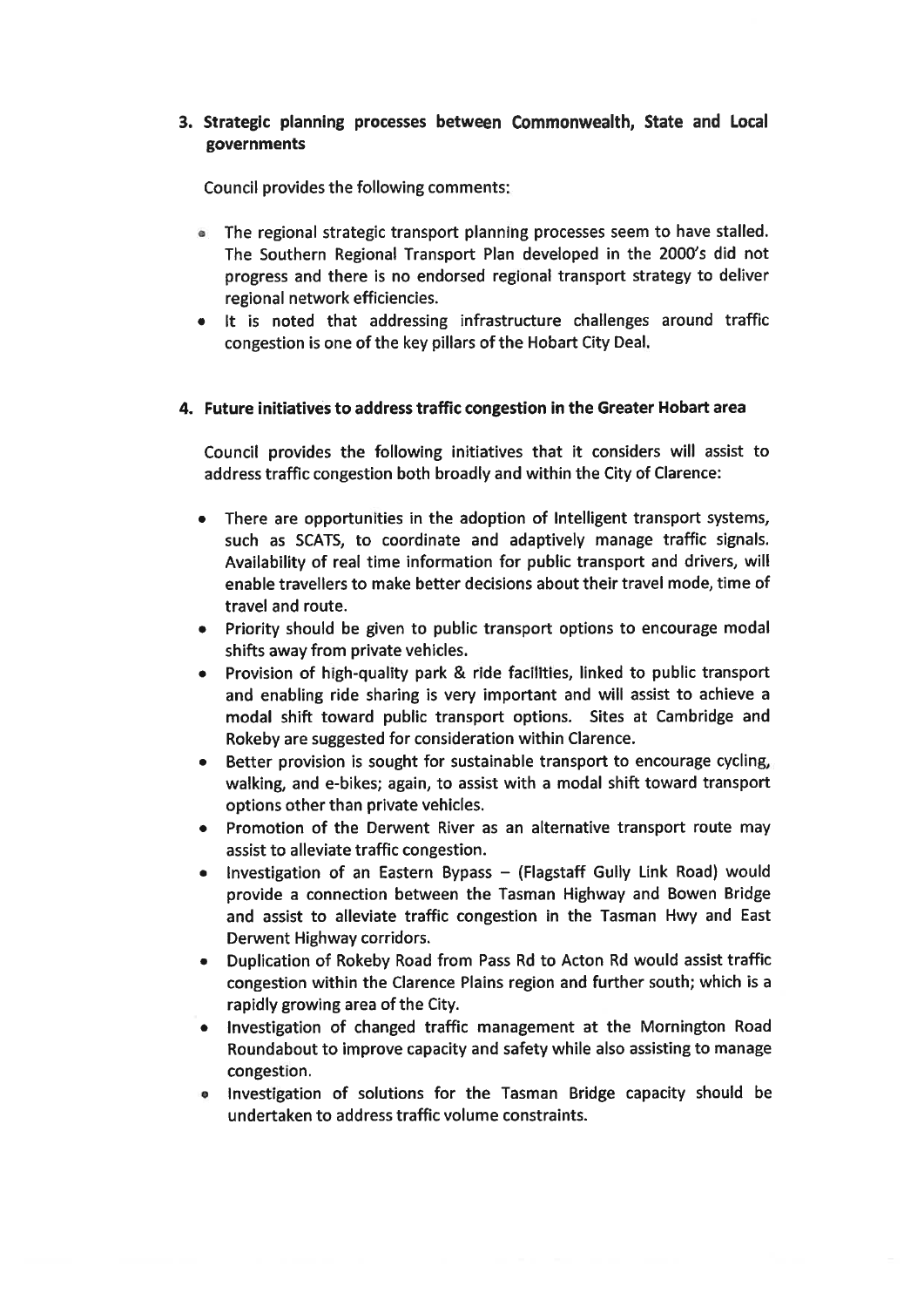- A new model for Metro's bus operations should be considered, to increase availability of public transport in terms of area and time of day. This should be linked to consideration of the number and type of buses required to meet peak demand; rather than the current model which appears to address average demand only.
- Consideration should be given to providing incentives to use public transport, rather than Metro focusing on delivering on financial targets.
- Advice from State Growth has been that a relatively small drop in traffic can have an appreciable effect. For example, in school holidays the peak volumes drop by approx. 8% but the effect is very noticeable in terms of trip times and travel time reliability. This indicates that iterative trip times and travel time reliability. improvements can make a positive difference to traffic congestion.

# 5. Any other matter incidental thereto

Council provides the following comments:

- Continued roll out of dedicated breakdown / crash response capability (eg tow trucks dedicated to key routes) is a positive development that can be further enhanced.
- Land use planning to encourage the creation of employment and education opportunities in the outlying dormitory suburban areas is important, with the aim of lessening reliance on the Hobart CBD to meet these community needs.

I trust that the above advice is helpful to the deliberations of the Select Committee and Council thanks you for the opportunity to contribute to this inquiry.

Yours sincerely

I.

Ian Nelson GENERAL MANAGER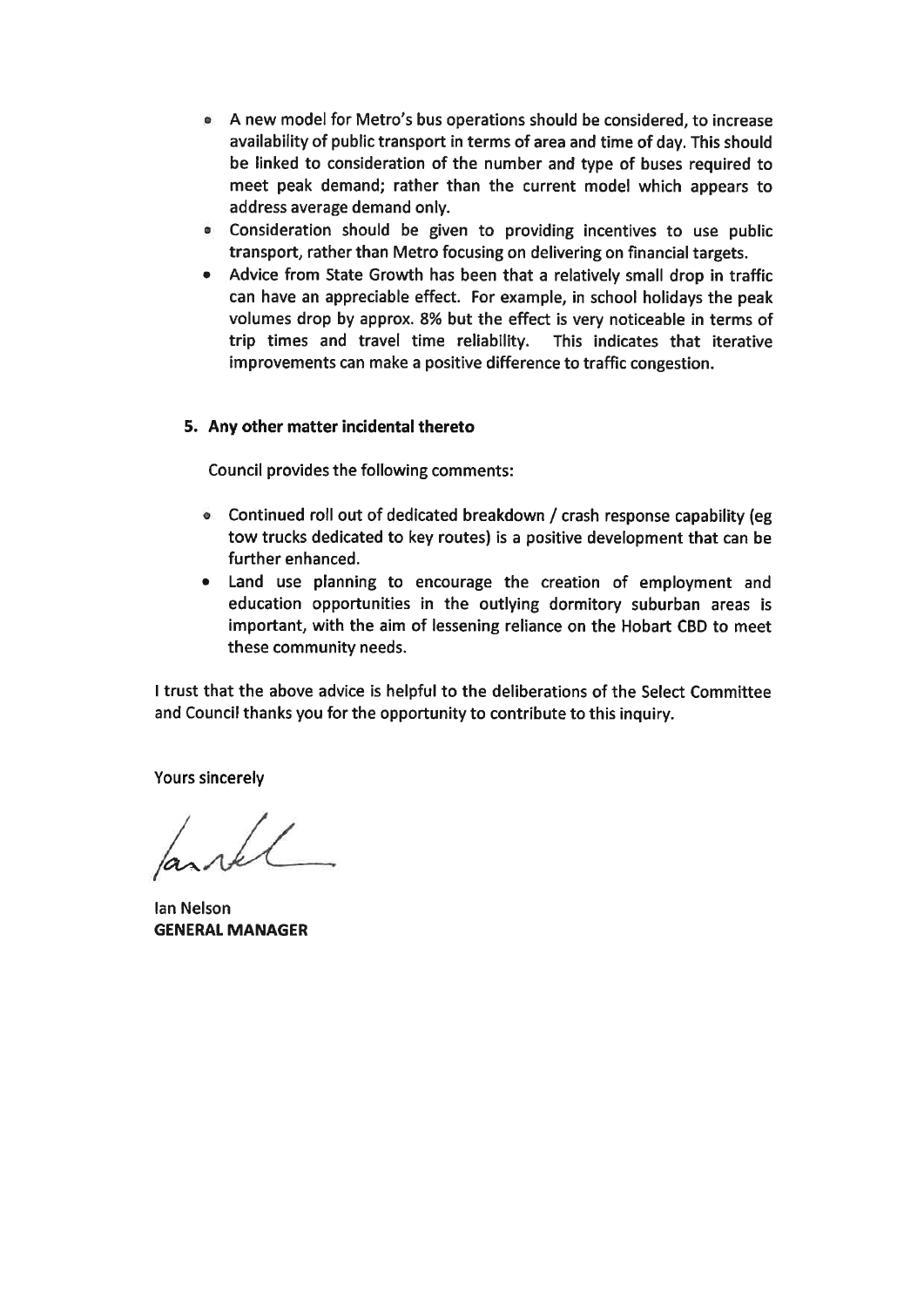

ffice of the Mayor

Clarence City Council

38 Bligh Street / PO Box 96 Rosny Park Tasmania Australia Telephone 03 6217 9500 Facsimile 0362458700 Dx 70402 Email clarence@ccc.tas.gov.au Website www.ccc.tas.gov.au

I October 2019

The Secretary Legislative Council Select Committee Greater Hobart Traffic Congestion Parliament House HOBART TAS 7000

#### LEGISLATIVE COUNCIL SELECT COMMITTEE ON GREATER HOBART TRAFFIC CONGESTION

I refer to the Terms of Reference for the above inquiry. Further to our submission by Council's General Manager, I am pleased to provide this further submission for your consideration.

As you would be aware, the four metropolitan Hobart councils are signatories to the Hobart City Dealand have been involved in the development of the implementation Plan for the City Deal. The Implementation Plan will soon be approved. The Implementation Plan includes a range of projects that benefit the Greater Hobart region, including several projects targeting traffic congestion.

The attached table contains details of strategicinfrastructure priorities for the Greater Hobart region.

Within the context of the metropolitan council's efforts to address traffic congestion there is significant concern that Metro Tasmania has run at a substantial loss over the last few years and cannot meet peak demand. An urgent review of Metro's funding and services model is required. CriticalIy, the metropolitan council's collective response to traffic congestion will be undermined if Metro is unable to adequately respond to increased community use.

I would welcome the opportunity to meet with the Committee to discuss how best to meet the needs of our communities and address the strategic transport infrastructure challenges that we face in the future. We look forward to an opportunity to discuss this further with you at your earliest convenience

**Yours s**  $\sqrt{N}$ 

Alderman Doug Chipman **MAYOR**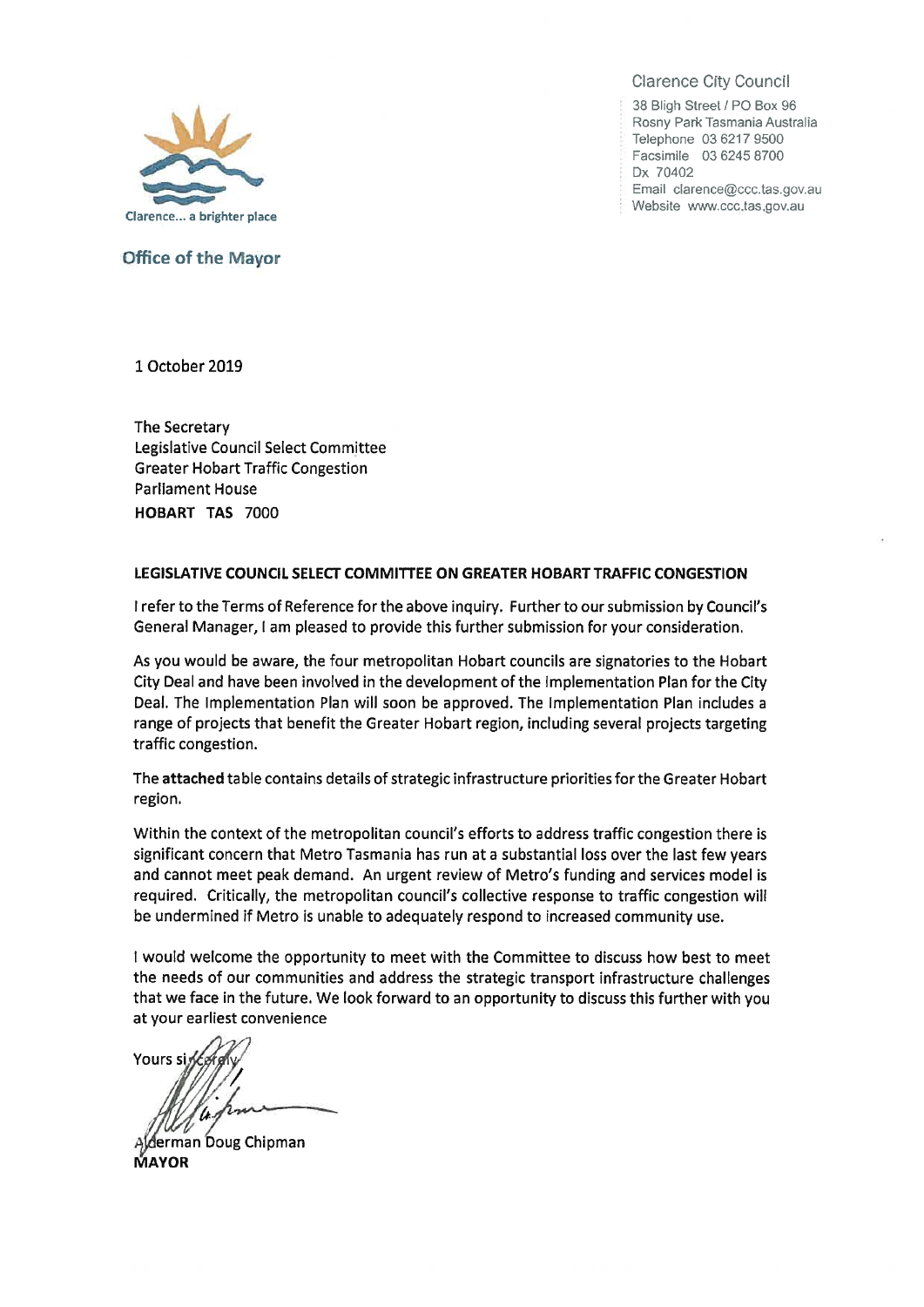# Greater Hobart Strategic infrastructure Priorities

| <b>Hobart City Deal Focus Area</b> | <b>Project</b>            | <b>Description</b>                                                                                                                                                          |
|------------------------------------|---------------------------|-----------------------------------------------------------------------------------------------------------------------------------------------------------------------------|
| <b>Greater Hobart Transport</b>    | Southern Outlet -         |                                                                                                                                                                             |
| Vision                             | additional lane from      | Stage 2 of the State Government's plan to develop an additional northbound lane on                                                                                          |
| We will improve southern           | <b>Tolmans Hill to</b>    | the southern outlet. The lane would be a T3 or bus-only lane aimed to promote public                                                                                        |
| access - Fifth lane on the         | <b>Firthside</b>          | transport and carpooling across the Kingborough and Huon Valley region, planning for<br>significant growth planned south of Hobart.                                         |
| <b>Southern Outlet</b>             |                           |                                                                                                                                                                             |
|                                    |                           |                                                                                                                                                                             |
|                                    |                           | Stage 1 adds a lane from Tolmans Hill to the city.                                                                                                                          |
|                                    |                           | Stage 2 would see complete the additional northbound lane from Firthside to Tolmans<br>Hill.                                                                                |
| <b>Greater Hobart Transport</b>    | <b>Sandfly Road-Huon</b>  |                                                                                                                                                                             |
| <b>Vision</b>                      | Highway                   | The Huon Highway is an important road connecting community, industry and visitors                                                                                           |
| We will improve southern           | intersection upgrade      | to the Huon Valley. At the intersection with Sandfly Road, the Huon Highway passes<br>next to the fast-growing Kingborough municipality, with Sandfly Road being a key link |
| access - Kingston                  |                           | between the Huon and Channel region. The existing intersection has a history of                                                                                             |
| congestion package                 |                           | crashes, leading to a popular commitment from the Hodgman Government at the 2018                                                                                            |
|                                    |                           | election. There is community concern that not enough funding has been allocated to                                                                                          |
|                                    |                           | upgrade the intersection and that a fuller response, incorporating investment from the                                                                                      |
|                                    |                           | Australian Government, would allow for a safer intersection.                                                                                                                |
| <b>Greater Hobart Transport</b>    | <b>Eastern Bypass</b>     |                                                                                                                                                                             |
| <b>Vision</b>                      | (Flagstaff Gully)         | Road link between Mornington (via Flagstaff Gully Road) and Sugarloaf Road                                                                                                  |
| We will improve eastern            |                           | providing an alternative route and a diversion of traffic from the congested Tasman                                                                                         |
| access - South East Traffic        |                           | <b>Highway and Bridge</b>                                                                                                                                                   |
| <b>Solution</b>                    |                           |                                                                                                                                                                             |
|                                    |                           |                                                                                                                                                                             |
| <b>Greater Hobart Transport</b>    | <b>Eastern Shore</b>      | $\bullet$<br>Tasman Highway - current works under investigation expanded to include a Park                                                                                  |
| <b>Vision</b>                      | <b>Traffic Congestion</b> | and Ride facility at Cambridge - possibly at or near the K&D site                                                                                                           |
| We will improve eastern            | projects                  | Duplication of Rokeby Road from Pass Road to Acton Road.<br>$\bullet$                                                                                                       |
| access - South East Traffic        |                           | • A Park and Ride facility in Rokeby including a jetty and land-side facilities.                                                                                            |
| <b>Solution</b>                    |                           | • Scope and design of a new Tasman Bridge (as a duplication not replacement). To                                                                                            |
|                                    |                           |                                                                                                                                                                             |
|                                    |                           | increase traffic flow options across the Derwent River, and provide redundancy in<br>respect to the current Tasman Bridge.                                                  |
|                                    |                           |                                                                                                                                                                             |
|                                    |                           |                                                                                                                                                                             |